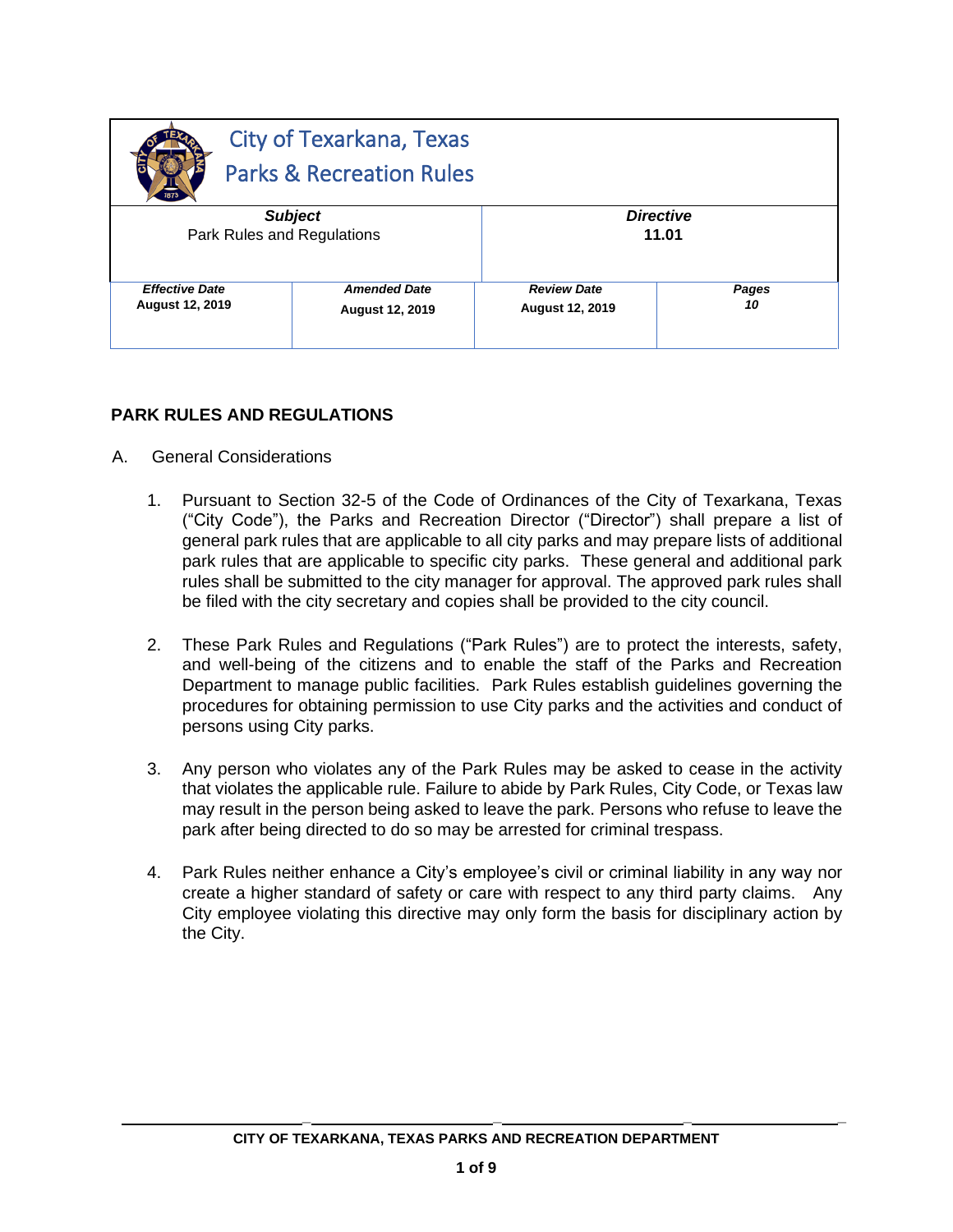| Directive | Subject                            |
|-----------|------------------------------------|
| 11.01     | General Park Rules and Regulations |

- B. General Rules for all Parks
	- 1. The sale, possession or consumption of alcohol is prohibited in all parks with the exception of Spring Lake Park, Bringle Lake Park and authorized by the Director and the City Safety Committee. All requests must apply for a Temporary Daily Permit from Texas Alcoholic Beverage Commission and/or be in accordance with all applicable State of Texas and federal regulations. Individual consumption of alcohol during small private/family gatherings will not be allowed.
	- 2. Amplified music or speaking is prohibited except as authorized by the Director. Small stereos, compact disk players, instruments, etc., may be used as long as they are not amplified and do not disturb other park users.
	- 3. Fund raising activities are allowed on park property only when the event is sponsored by a non-for profit (501c3) organization and co-sponsored by the City.
	- 4. Parks are categorized as either community or neighborhood parks.

a. "Community Parks" typically exceed twenty acres and provide both active and passive recreational opportunities that appeal to and draw residents from throughout the community. These parks accommodate large numbers of people and offer a wide variety of facilities, such as group picnic areas and shelters, sport fields and courts, children's play areas, trail or pathway systems, community festival or event space, and green space or natural areas. The size of these parks also provides opportunities for structured recreation activities for the entire community because the service area is much broader and therefore can meet a wider range of interests. These parks have additional support facilities such as off-street parking and restrooms. Bringle Park, Spring Lake Park, and Wallace Park are Community Parks.

b. "Neighborhood Parks", smaller in acreage than Community Parks, are the basic units of a park system and serve as a social and recreational focal point for neighborhoods. Many include playgrounds, limited green space, picnic areas, and pavilions. These parks provide relief for residents from the built environment and generally lack additional support facilities Bell Park, Beverly Park, Ferguson Park, Findley Park, Joplin Park, Karrh Park, and Kidtopia Park are Neighborhood Parks.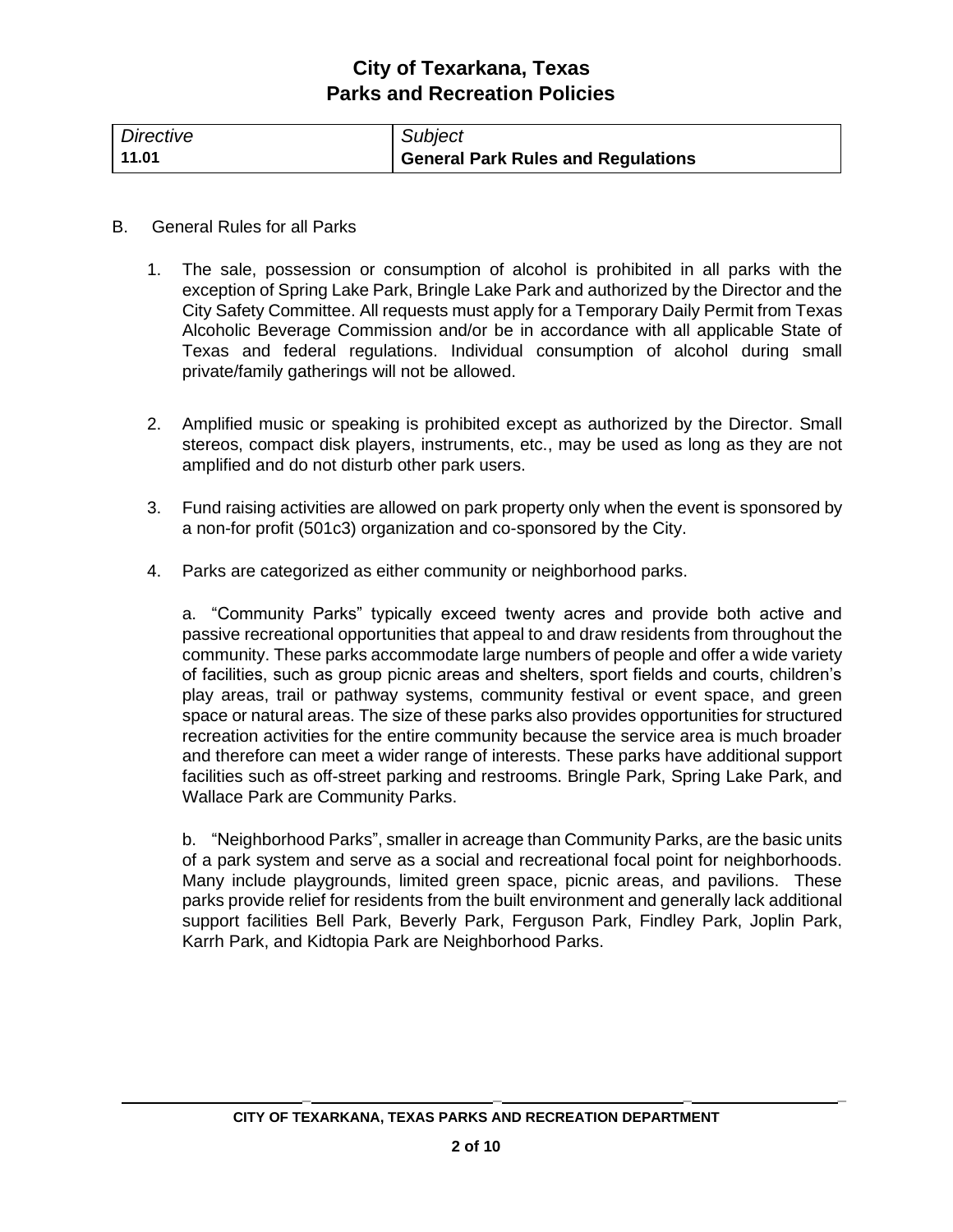| Directive | Subject                            |
|-----------|------------------------------------|
| 11.01     | General Park Rules and Regulations |

- 5. Any use subject to City Code Chapter 36, Public Amusements or Special Events, will be allowed and authorized only in Community Parks. For the purposes of this policy, a "Special Event" is defined as:
	- a. an event coordinated by an individual or group that advertises to the public and invites the public to its event, or
	- b. parties, dances, parades, weddings, celebrations, or other gatherings which would likely result in traffic congestion, parking problems, crowds, sanitation problems, excessive noise, security or safety concerns, violations of City Code, or any other circumstances likely to cause a breach of the peace or adversely affect the health and safety of the public or any participant at the special event.

Any requested use must be submitted to the Director for preliminary review. If the Director deems the requested use to be a Special Event regulated by City Code Chapter 36, the applicant must submit the appropriate Special Event application which is located on the City website. The application will be forwarded to the City Secretary for review by the City Safety Committee in accordance with City Code. No application will be considered requesting a special event in a Neighborhood Park.

- 6. Small private/family gatherings or other use which do not meet the definition of Special Event may be approved by the Director.
- 7. A person requesting park use, whether individually or on behalf of an organization, either for a Special Event or other park use which does not meet the definition of Special Event:
	- a. Shall be responsible for complying with all Parks Rules and City Code during use of the facility;
	- b. Shall be responsible for the conduct and behavior of the persons participating in the Special Event or other park use;
	- c. Must be present for the duration of the intended park use;
	- d. Must promptly notify police or a park official if an uninvited person "crashes" the use;
	- e. Shall immediately discontinue park use if the use gives rise, directly or indirectly, to traffic congestion, a neighborhood noise complaint, or nuisance as defined by City Code; and
	- f. Shall pay the City for labor and expenses incurred when the use gives rise, directly or indirectly, to City intervention during or following the use to enforce Parks Rules or City Code.

The Director may require a person to submit in writing agreement to this rule as a condition for the requested park use.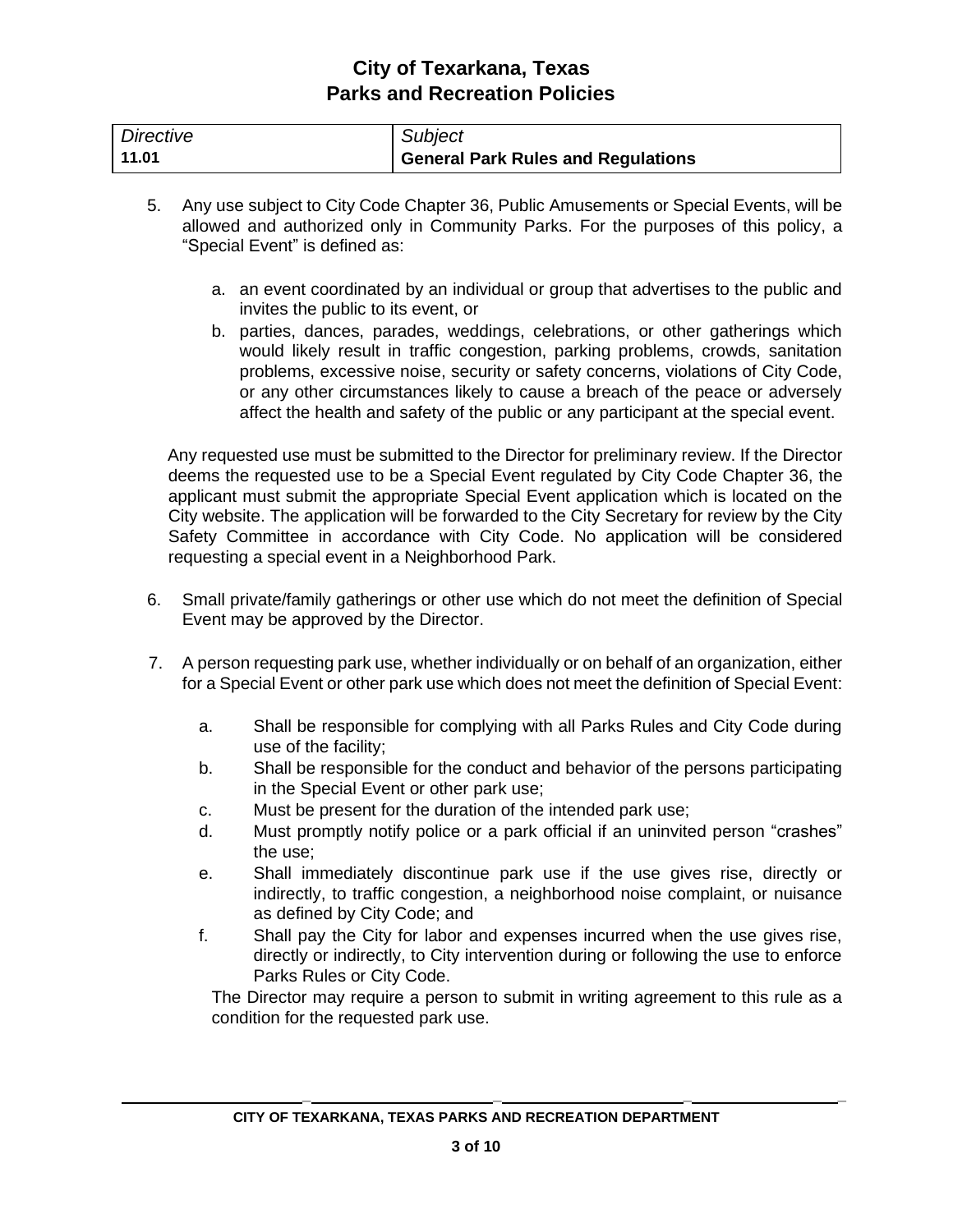| Directive | Subject                                   |
|-----------|-------------------------------------------|
| 11.01     | <b>General Park Rules and Regulations</b> |

- 8. Small shade covers may be used for outings, no tents may be erected without approval of the Director or designee.
- 9. All pets must be on a leash outside the designated Dog Park area.
- 10. Vehicles must remain on roads and be parked in designated parking areas.
- 11. No hunting, trapping, of any kind is allowed including hunting or shooting with a bow/arrows or a sling on park property.
- 12. Patrons shall only carry or possess weapons or firearms while in park facilities or the Bringle Lake Wilderness Area as allowed by state and federal gun laws.
- 13. No person shall build or attempt to build a fire except in designated picnic areas with outdoor cookers available except with the prior approval of the Fire Marshall and the Director.
- 14. No person shall gamble, participate in, or abet any game of chance.
- 15. No person shall go onto the ice of any of the waters in any park.
- 16. No glass containers or bottles are allowed in the park except authorized by written permission issued by the Director.
- 17. No commercial vending except authorized by contract or written permission issued by the Director. City facilities shall not be used to host activities which may result in profit for any private sector business. It shall be prohibited for any person in a park to expose or offer for sale any article or thing, or to station or place any stand, cart, or vehicle for the transportation, sale or display of any such article or thing. An exception is made as to any regularly licensed concessionaire acting by and under the authority and regulation of the Director.
- 18. No Fireworks or explosives of any kind are allowed in a City Park.
- 19. No overnight camping including camping in any type of structure or vehicle is allowed without approval of the Director or designee.
- 20. Wading, bathing or swimming is not allowed in any park lake.
- 21. No boats are allowed on city lakes with exception of Bringle Lake Park.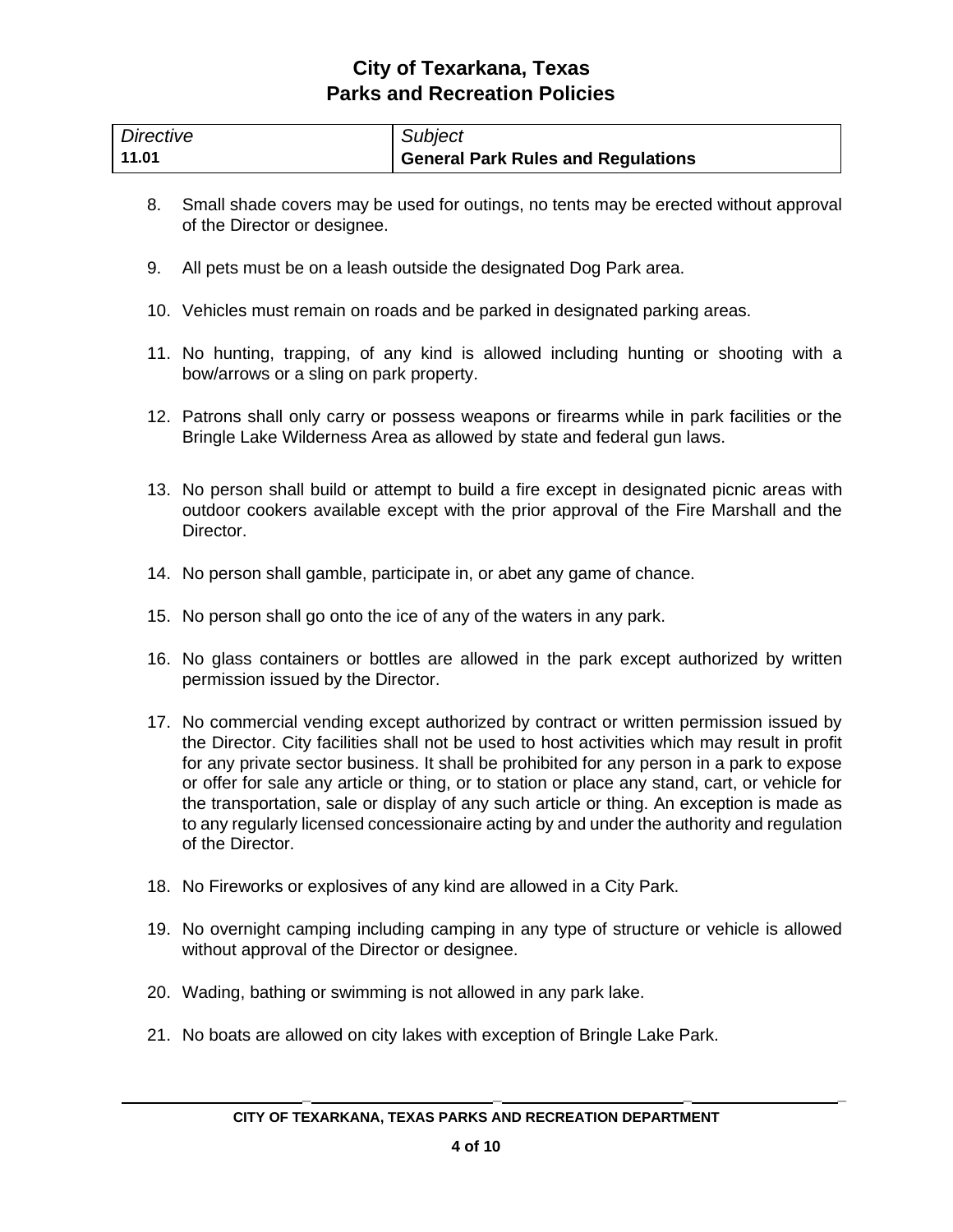| Directive | Subject                            |
|-----------|------------------------------------|
| 11.01     | General Park Rules and Regulations |

- 22. No person shall intentionally harm or injure wildlife in any park.
- 23. Park curfew is 10:00 PM for all parks except Kidtopia Park, Bringle Lake Park East and the Bringle Lake Wilderness area which are daytime hours only.
- 24. In restricted-use facilities, such as athletic complexes, metal detectors are not allowed except to find a specific lost item. We request that the manager of the facility be notified when the item is lost. Permission to use a metal detector at these facilities will be granted by the manager and will be at a time when the facility is open to the public.
- 25. Radio-controlled model airplanes are only allowed at the designated flying circle area in Spring Lake and must have permission by the Director or designee. Absolutely no flying over persons inside or outside the designated area.
- 26. The Parks & Recreation Department may establish and post maximum occupancies for any park area, wilderness area or facility. Patrons shall not enter or remain in the area or facility for which an occupancy limit has been established when such action will have the effect of exceeding the established occupancy limits.
- 27. All-terrain vehicles (ATV), golf carts, utility vehicles, motorcycles, dirt bikes, similar motor- driven vehicles, as well as, horses, ponies and mules are not allowed to be ridden on park property except authorized by written permission issued by the Director.
- 28. Mobile Food Units are only allowed in city parks between the hours of 10:00 AM to 3:00 PM unless permission has been granted by the Director.
- 29. No mobile units are allowed in any City Park during a league or sanctioned sporting event when the following concession stands are in operation: Wallace Park Soccer Concession, Wallace Park Softball Concession, Karrh Park Softball Concession, Spring Lake Park-Swanger Complex Concession.
- C. Rules for Specific Areas:
	- 1. Bringle Lake Wilderness Area
		- a. Camping is restricted, and campers must have an approved registration form on file in the park office.
		- b. Cutting or gathering and/or removal of trees, parts of trees or any other plants are prohibited.
		- c. Gathering of dead wood on the ground for use in a camp site is prohibited.
		- d. Creation of new trails is prohibited.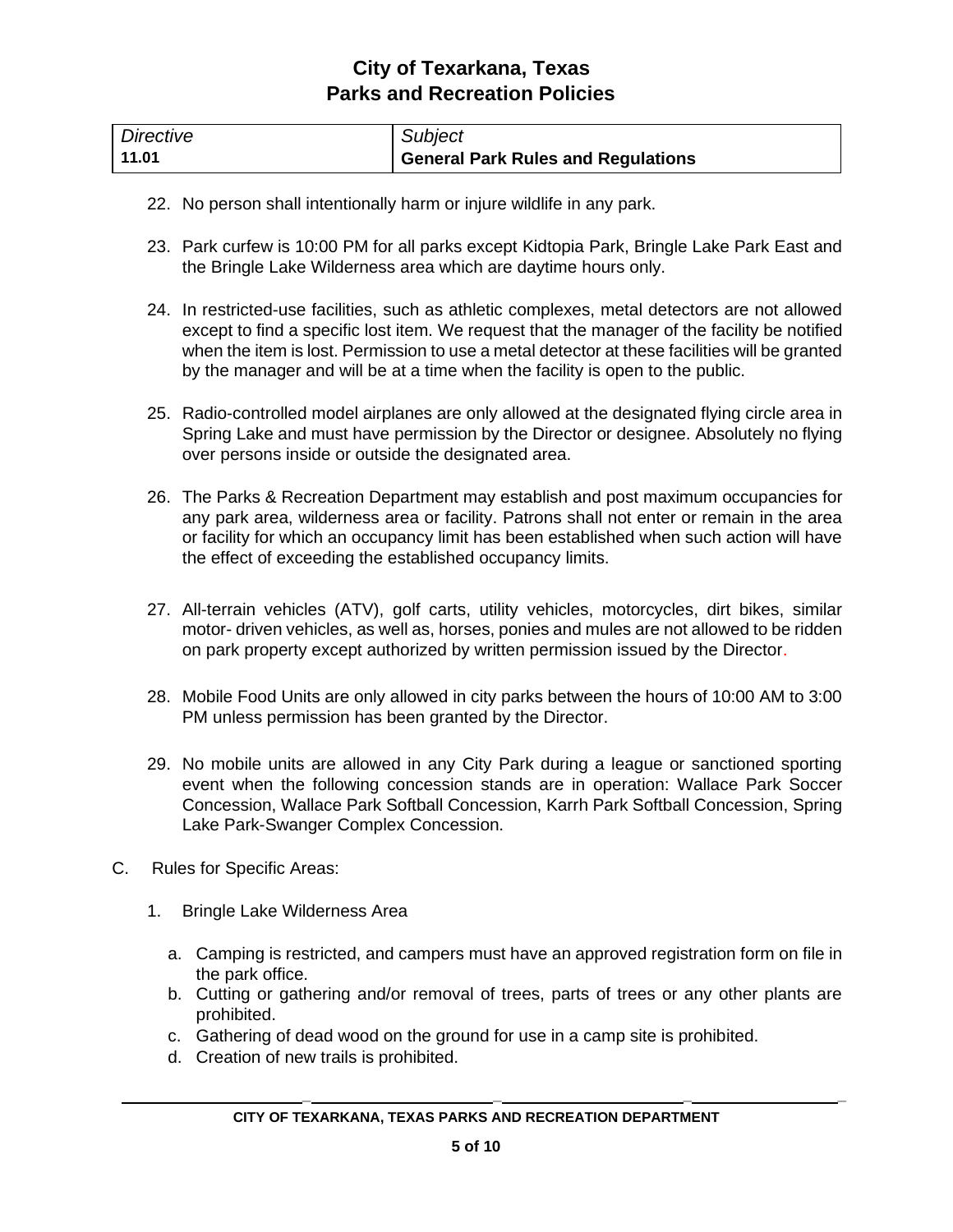| <b>Directive</b>                             | Subject                                                                                                                                                                                                                                                                                                                                                                                                                                                                                                                                                                                                                                                                                           |  |  |
|----------------------------------------------|---------------------------------------------------------------------------------------------------------------------------------------------------------------------------------------------------------------------------------------------------------------------------------------------------------------------------------------------------------------------------------------------------------------------------------------------------------------------------------------------------------------------------------------------------------------------------------------------------------------------------------------------------------------------------------------------------|--|--|
| 11.01                                        | <b>General Park Rules and Regulations</b>                                                                                                                                                                                                                                                                                                                                                                                                                                                                                                                                                                                                                                                         |  |  |
| е.                                           | No hunting, trapping, of any kind is allowed including hunting or shooting with a                                                                                                                                                                                                                                                                                                                                                                                                                                                                                                                                                                                                                 |  |  |
|                                              | bow/arrows or a sling.                                                                                                                                                                                                                                                                                                                                                                                                                                                                                                                                                                                                                                                                            |  |  |
| f.                                           | Mobile units are allowed on the West Parking Lot only.                                                                                                                                                                                                                                                                                                                                                                                                                                                                                                                                                                                                                                            |  |  |
|                                              |                                                                                                                                                                                                                                                                                                                                                                                                                                                                                                                                                                                                                                                                                                   |  |  |
| 2.                                           | Karrh Park Softball Complex                                                                                                                                                                                                                                                                                                                                                                                                                                                                                                                                                                                                                                                                       |  |  |
| а.                                           | No food or drink may be brought into the vicinity of the softball fields.                                                                                                                                                                                                                                                                                                                                                                                                                                                                                                                                                                                                                         |  |  |
| b.                                           | No pets may be brought into the vicinity of the softball fields.                                                                                                                                                                                                                                                                                                                                                                                                                                                                                                                                                                                                                                  |  |  |
| c.                                           | No soft toss against any chain link fence.                                                                                                                                                                                                                                                                                                                                                                                                                                                                                                                                                                                                                                                        |  |  |
| d.                                           | No privately-owned vehicles allowed in the complex except for deliveries.                                                                                                                                                                                                                                                                                                                                                                                                                                                                                                                                                                                                                         |  |  |
| е.                                           | No Smoking is allowed in the complex.                                                                                                                                                                                                                                                                                                                                                                                                                                                                                                                                                                                                                                                             |  |  |
| f.                                           | Southern Diamonds Fastpitch Softball Alliance has first priority in regard to scheduling                                                                                                                                                                                                                                                                                                                                                                                                                                                                                                                                                                                                          |  |  |
|                                              | games and tournaments. All other request will need to be approved in advance by the                                                                                                                                                                                                                                                                                                                                                                                                                                                                                                                                                                                                               |  |  |
|                                              | Director.                                                                                                                                                                                                                                                                                                                                                                                                                                                                                                                                                                                                                                                                                         |  |  |
| g.                                           | Mobile units are allowed on the front parking lot from Ann Street only.                                                                                                                                                                                                                                                                                                                                                                                                                                                                                                                                                                                                                           |  |  |
| 3.<br>а.<br>b.<br>c.<br>d.<br>е.<br>f.<br>g. | Spring Lake Park Swanger Baseball Complex<br>No food or drink may be brought into the complex.<br>No pets may be brought into the complex.<br>No soft toss against any chain link fence.<br>No privately-owned vehicles allowed in the complex except for deliveries.<br>No Smoking is allowed in the complex.<br>Texarkana, Texas Dixie Baseball has first priority in regard to scheduling games and<br>tournaments. All other request will need to be approved in advance by the Director.<br>Mobile units are allowed on the parking lot northwest of the intersection of Street H<br>and Street G and the parking lot northwest of the intersection of Street A and South<br>Park Road only. |  |  |
| 4.                                           | Spring Lake Park-Kylee Sullivan Dog Park                                                                                                                                                                                                                                                                                                                                                                                                                                                                                                                                                                                                                                                          |  |  |
|                                              | Dogs must be current on all required vaccinations.<br>a.                                                                                                                                                                                                                                                                                                                                                                                                                                                                                                                                                                                                                                          |  |  |
|                                              | Dogs must have current rabies and applicable license tags clipped to their collars<br>b.                                                                                                                                                                                                                                                                                                                                                                                                                                                                                                                                                                                                          |  |  |
|                                              | at all times.                                                                                                                                                                                                                                                                                                                                                                                                                                                                                                                                                                                                                                                                                     |  |  |
|                                              | Proof of current rabies vaccination and license is required upon request of a police<br>c.                                                                                                                                                                                                                                                                                                                                                                                                                                                                                                                                                                                                        |  |  |
|                                              | or animal services officer.                                                                                                                                                                                                                                                                                                                                                                                                                                                                                                                                                                                                                                                                       |  |  |
|                                              | Keep your dog on-leash until you get to the off-leash area.<br>d.                                                                                                                                                                                                                                                                                                                                                                                                                                                                                                                                                                                                                                 |  |  |
|                                              | Close all gates to the dog park after entering or exiting.<br>е.                                                                                                                                                                                                                                                                                                                                                                                                                                                                                                                                                                                                                                  |  |  |
|                                              | f.<br>Dog owners must remain in the park and keep their dog in view at all times.                                                                                                                                                                                                                                                                                                                                                                                                                                                                                                                                                                                                                 |  |  |
|                                              | Owners are responsible for the behavior of their animals.                                                                                                                                                                                                                                                                                                                                                                                                                                                                                                                                                                                                                                         |  |  |
|                                              |                                                                                                                                                                                                                                                                                                                                                                                                                                                                                                                                                                                                                                                                                                   |  |  |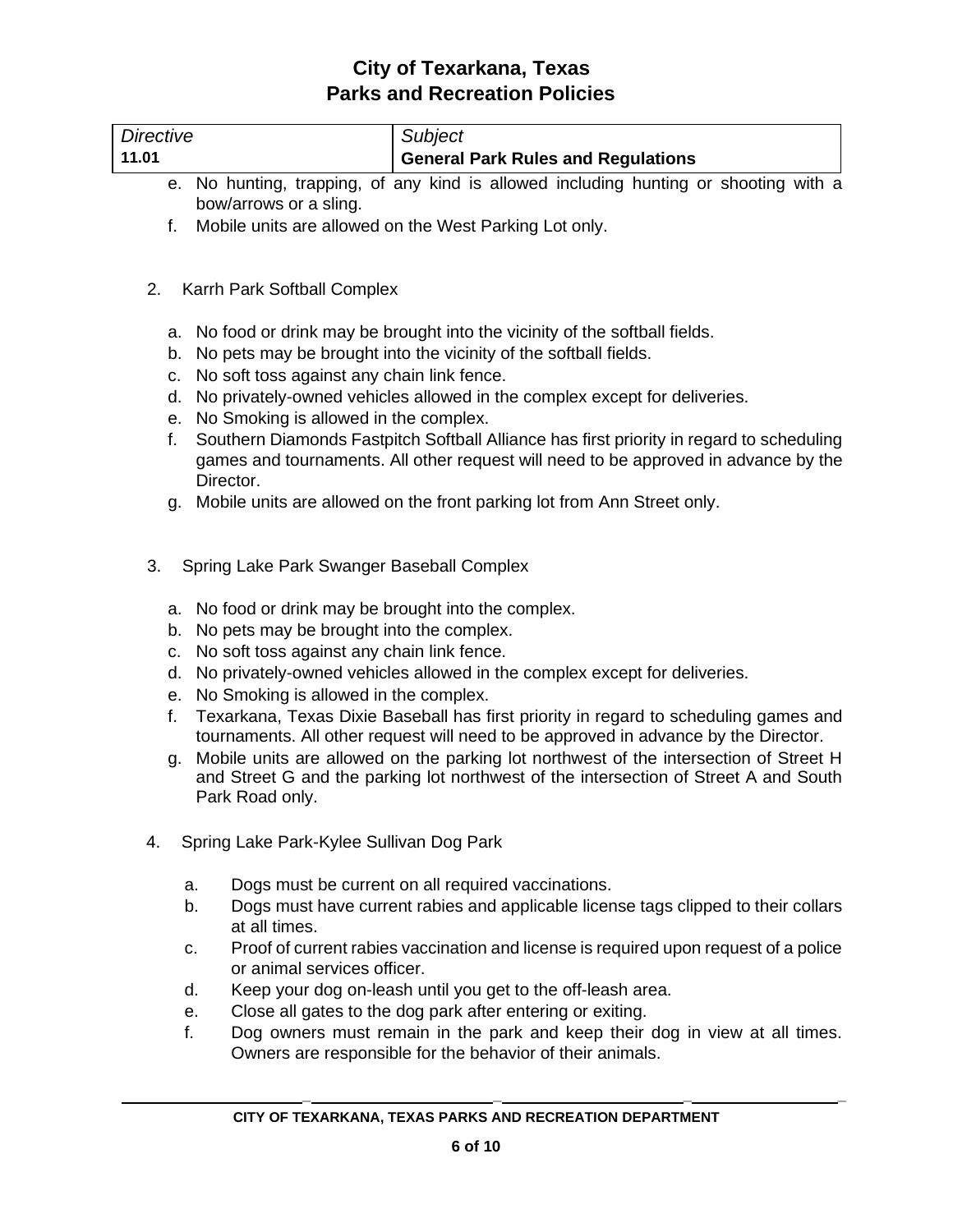| <b>Directive</b>                                                     | Subject                                                                                                                                                                                                                                                                                                                                                                                                                                                                                                                                                                                                                                                                                                                                                                       |  |  |  |
|----------------------------------------------------------------------|-------------------------------------------------------------------------------------------------------------------------------------------------------------------------------------------------------------------------------------------------------------------------------------------------------------------------------------------------------------------------------------------------------------------------------------------------------------------------------------------------------------------------------------------------------------------------------------------------------------------------------------------------------------------------------------------------------------------------------------------------------------------------------|--|--|--|
| 11.01                                                                | <b>General Park Rules and Regulations</b>                                                                                                                                                                                                                                                                                                                                                                                                                                                                                                                                                                                                                                                                                                                                     |  |  |  |
| g.                                                                   | Aggressive dogs are not allowed in the park. Any dogs showing signs of                                                                                                                                                                                                                                                                                                                                                                                                                                                                                                                                                                                                                                                                                                        |  |  |  |
|                                                                      | aggression should be removed from the premises.                                                                                                                                                                                                                                                                                                                                                                                                                                                                                                                                                                                                                                                                                                                               |  |  |  |
| h.                                                                   | If your dog becomes unruly or plays rough, leash and leave immediately.                                                                                                                                                                                                                                                                                                                                                                                                                                                                                                                                                                                                                                                                                                       |  |  |  |
| i.                                                                   | Female dogs in heat are not permitted in the dog park.                                                                                                                                                                                                                                                                                                                                                                                                                                                                                                                                                                                                                                                                                                                        |  |  |  |
| j.                                                                   | Puppies under six months of age should not enter the park.                                                                                                                                                                                                                                                                                                                                                                                                                                                                                                                                                                                                                                                                                                                    |  |  |  |
| k.                                                                   | Owners must clean up any dog droppings made by their pets. Bag all droppings<br>before depositing them in provided receptacles.                                                                                                                                                                                                                                                                                                                                                                                                                                                                                                                                                                                                                                               |  |  |  |
| I.                                                                   | Owners must fill in any holes made by their pets. Only three dogs per adult are<br>allowed.                                                                                                                                                                                                                                                                                                                                                                                                                                                                                                                                                                                                                                                                                   |  |  |  |
| m.                                                                   | Do not bring any dog toys inside the park.                                                                                                                                                                                                                                                                                                                                                                                                                                                                                                                                                                                                                                                                                                                                    |  |  |  |
| n.                                                                   | Do not brush or otherwise groom pets inside the park.                                                                                                                                                                                                                                                                                                                                                                                                                                                                                                                                                                                                                                                                                                                         |  |  |  |
| о.                                                                   | Only licensed and insured dog trainers will be permitted to do training.                                                                                                                                                                                                                                                                                                                                                                                                                                                                                                                                                                                                                                                                                                      |  |  |  |
| p.                                                                   | No infants or small children are permitted in the dog park.                                                                                                                                                                                                                                                                                                                                                                                                                                                                                                                                                                                                                                                                                                                   |  |  |  |
| q.                                                                   | Dog bites to a person must be reported to Animal Services - call 911.                                                                                                                                                                                                                                                                                                                                                                                                                                                                                                                                                                                                                                                                                                         |  |  |  |
| r.                                                                   | No smoking or eating allowed in the Dog Park.                                                                                                                                                                                                                                                                                                                                                                                                                                                                                                                                                                                                                                                                                                                                 |  |  |  |
| s.                                                                   | Dog Park Opens at 7:00 AM daily and is for day use only.                                                                                                                                                                                                                                                                                                                                                                                                                                                                                                                                                                                                                                                                                                                      |  |  |  |
| 5.<br>a.<br>b.<br>c.<br>d.<br>е.<br>f.<br>g.<br>h.<br>i.<br>j.<br>k. | Spring Lake Park-Rotary Splash Pad<br>No food or drink may be brought into the Splash Pad.<br>No pets may be brought into the Splash Pad.<br>No Smoking is allowed in or around the Splash Pad.<br>No running in the Splash Pad.<br>No climbing on the Splash Pad Equipment.<br>No bicycles, skateboards or skates allowed in the Splash Pad.<br>Appropriate swimwear or street attire is required. Rubber sole shoes only.<br>Swim diapers are required for young children who are not potty trained.<br>Children 12 and under require adult supervision at all times.<br>Individual who are sick or have open sores should not enter the Splash Pad.<br>The Splash Pad may close without noticed due to maintenance, water restrictions,<br>cool weather or special events. |  |  |  |
| 6.                                                                   | <b>Wallace Park Softball Complex</b>                                                                                                                                                                                                                                                                                                                                                                                                                                                                                                                                                                                                                                                                                                                                          |  |  |  |
| a.                                                                   | No food or drink may be brought into the complex.                                                                                                                                                                                                                                                                                                                                                                                                                                                                                                                                                                                                                                                                                                                             |  |  |  |
| b.                                                                   | No pets may be brought into the complex.                                                                                                                                                                                                                                                                                                                                                                                                                                                                                                                                                                                                                                                                                                                                      |  |  |  |
| c.                                                                   | No soft toss against any chain link fence.                                                                                                                                                                                                                                                                                                                                                                                                                                                                                                                                                                                                                                                                                                                                    |  |  |  |
| d.                                                                   | No privately-owned vehicles allowed in the complex except for deliveries.                                                                                                                                                                                                                                                                                                                                                                                                                                                                                                                                                                                                                                                                                                     |  |  |  |
| е.                                                                   | No Smoking is allowed in the complex.                                                                                                                                                                                                                                                                                                                                                                                                                                                                                                                                                                                                                                                                                                                                         |  |  |  |
| f.                                                                   | All practices, games, and tournaments requests will need to be approved in<br>advance by the Parks & Recreation Manager.                                                                                                                                                                                                                                                                                                                                                                                                                                                                                                                                                                                                                                                      |  |  |  |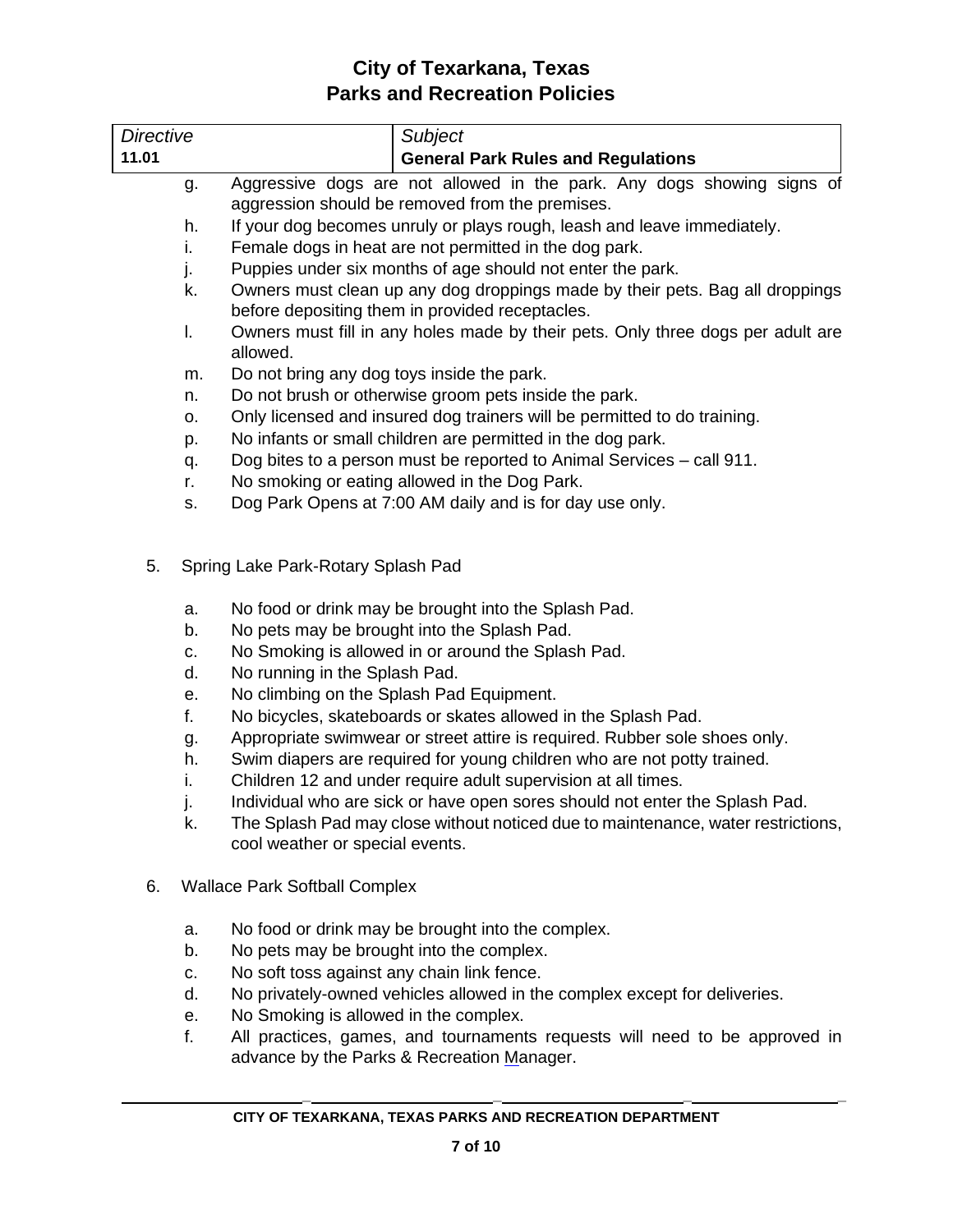| Directive<br>Subject<br><b>General Park Rules and Regulations</b><br>11.01 |  |
|----------------------------------------------------------------------------|--|
|                                                                            |  |
|                                                                            |  |

- g. Mobile units are not allowed on Saturdays during the months of March through May and September through November.
- 7. Wallace Park Soccer Complex
	- a. No food or drink may be brought into the vicinity of the soccer fields.
	- b. No pets may be brought into the vicinity of the soccer fields.
	- c. No privately-owned vehicles allowed in the complex except for deliveries.
	- d. No Smoking is allowed in the complex.
	- e. Texarkana United Soccer Association has first priority in regards to scheduling games and tournaments. All other request will need to be approved in advance by the Director.
- 8. Kidtopia Skate Park
	- a. Maximum Capacity: 25
	- b. Know your limits and abilities. You are responsible for your safety. This park is designed for ages 10 and up.
	- c. Proper safety equipment is required at all times including helmets, proper shoes, knee and elbow pads, and wrist guards.
	- d. Spectators are not permitted within the fenced skating area unless supervising younger children.
	- e. No pets or motorized vehicles allowed in skating area.
	- f. One skater on ramp or rail at a time. (More than one skater may be able to wait on the platform.)
	- g. Skating allowed in authorized areas only.
	- h. No personal ramps or rails are allowed.
	- i. Skate Park will close if wet or raining.
	- j. No alcohol, tobacco products or illegal substances allowed.
	- k. Profanity and reckless and boisterous behavior will not be tolerated.
	- l. No graffiti allowed. Park will be closed until graffiti is removed.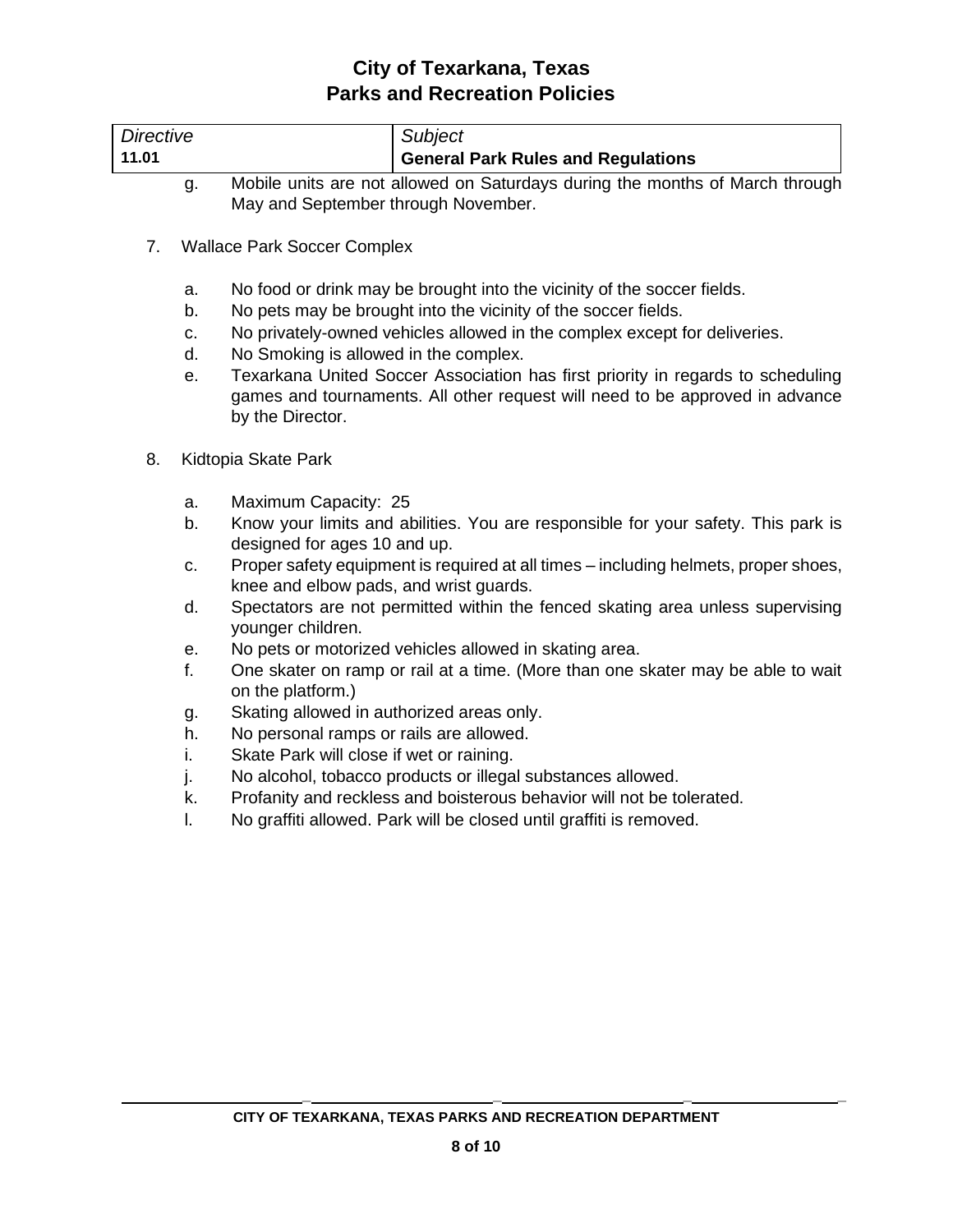| Directive | Subject                                   |
|-----------|-------------------------------------------|
| 11.01     | <b>General Park Rules and Regulations</b> |

#### D. Pavilions

- 1. Pavilions will be reserved on a first come, first serve basis.
- 2. In the event of a scheduling conflict the Parks and Recreation Director or designee will determine who has priority.
- 3. An individual or organization may not have more than two current reservations at a time on the books.
- 4. An individual or organization may not use inflatable type structures, such as bounce houses, slides, etc. without proper liability insurance proof.
- 5. Basic electricity is available at all Pavilion locations. Electrical service will support **limited use** of items such as radios, CD players, **and/or** small cookware, (roaster, slow cooker, crocks pot, etc.). For large amusements and catering services, an independent power source must be supplied. Overloading outlets with appliances will cause power failure, **limited to a 20-amp usage**.
- 6. A pavilion at a Neighborhood Park is neither compatible nor equipped for an event that invites the public to attend, and any reservation or use of a Neighborhood Park pavilion for such an event shall be disallowed, cancelled, or rescinded. The person or organization requesting use of a pavilion for such an event shall be redirected to request a pavilion at a Community Park.

#### Southwest Center

There are three groups who may be authorized to use the Southwest center for a meeting or event:

**Group I - Public Agencies** – Federal, State, County and City Agencies, other Agencies which serve the citizens of Texarkana, Texas, and depend primarily on public funds for existence, Youth Civic Organizations co-sponsored by the Parks and Recreation Department, and co-sponsored City Athletic Leagues.